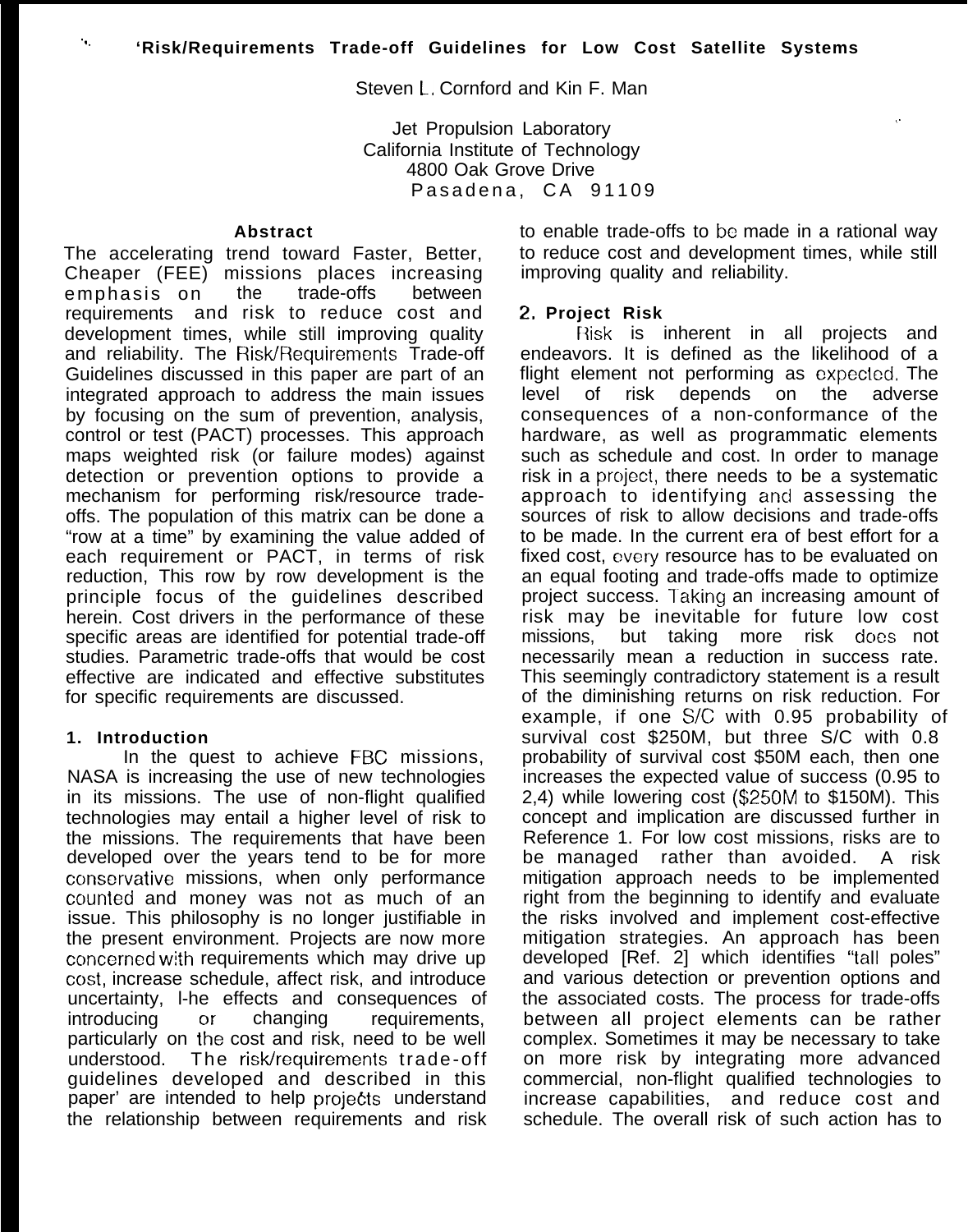be" weighed against the acceptable level of risk of the whole mission. For example, the criteria for success of a technology demonstration flight are very different from a science mission. The consequences of these risks have to be identified, understood and led to informed decisions.

## 3. **Project Requirements**

Over the past 35 years, NASA's requirements on projects and missions have continued to grow. These requirements include mission; science; environmental; test, analysis and integration; system performance; etc., not to mention the requirements for cost, schedule and risk. Most of these are essential to maximize the success of projects. While some are in response to federal requirements, many are merely the acceptance of procedure which may have outlived whatever usefulness they once had. It is unproductive to tty to impose the proposal, contracting, qualification, and review procedures which were applicable for the "take no risk" paradigm onto projects when NASA is attempting to significantly lower cost by adopting a new spacecraft development philosophy, l-he necessity and value of these requirements must be rc-assessed to ensure the cost of meeting requirements does not exceed the value added of those requirements. Only those with sufficient net value-added should be implemented. Procedures and requirements need to be reviewed from a "zero based" approach where each selection is examined based on its benefit compared with its cost and risk.

Currently there is a NASA-funded effort at JPL to develop a methodology for evaluating the merit of each requirement and the cost of implementation. This "Requirements Reduction" task (see Figure 1) is focusing on product assurance requirements for projects. The goal is to reduce product assurance requirements and the risk to a project by implementing a systematic approach and by allowing resources to be focused on areas with the greatest return.

# 4. **Guideline Objectives**

As the trend towards FBC missions accelerates, it presents managers and project personnel with additional challenges of devising streamlined guidelines for implementing this new way of doing business. Thus, there is a renewed emphasis on tradeoffs between requirements

and risk to reduce cost and development times, while still improving quality and reliability, The risk/requirements tradeoff guidelines described in this paper are intended to assist projects in this endeavor for the product assurance arena. The objectives of the requirements contained in these guidelines can be summarized generically as: to 1 ) demonstrate operation in a flight-like environment; 2) validate design; 3) demonstrate robustness; 4) detect workmanship flaws; and 5) demonstrate reliability. Each quideline addresses one or more of these objectives. The definitions of these objectives, as used in the context of this work, are defined below:

- 1. Demonstrate operation in a flight-like environment — demonstrate hardware operation to design levels in a flight-like environment in which several operational parameters may interact synergistically with each other and with the test environment.
- 2. Validate design demonstrate the ability of the electrical and/or mechanical hardware design to function within specifications in various operational modes (on/off cycles, start-up performance, deployment times, endof-life conditions, etc.) and anticipated environments,
- 3, Demonstrate robustness demonstrate the ability of a unit to operate at levels beyond the expected flight/use environment, in order to quantify the various margins within a design, Testing to the limits of performance should not physically break or cause irreversible degradation or damage. Robustness demonstration typically involves electrical,<br>mechanical, and thermal margins (e.g. and thermal margins (e.g. sensitivity to voltage, clock frequencies, packaging design performance, thermal degradation, structural integrity, etc.),
- 4. Detect workmanship flaws detect workmanship flaws that can cause timedependent degradation to electrical and mechanical hardware, as well as non-time dependent failures, Workmanship flaws can result both from process variations in assembly and integration, and those that escaped from lower-level manufacturing operations,
- 5, Demonstrate reliability demonstrate the ability of the flight hardware to operate the required functions under specified conditions for a stated period of time. Sufficient operating time is accumulated through testing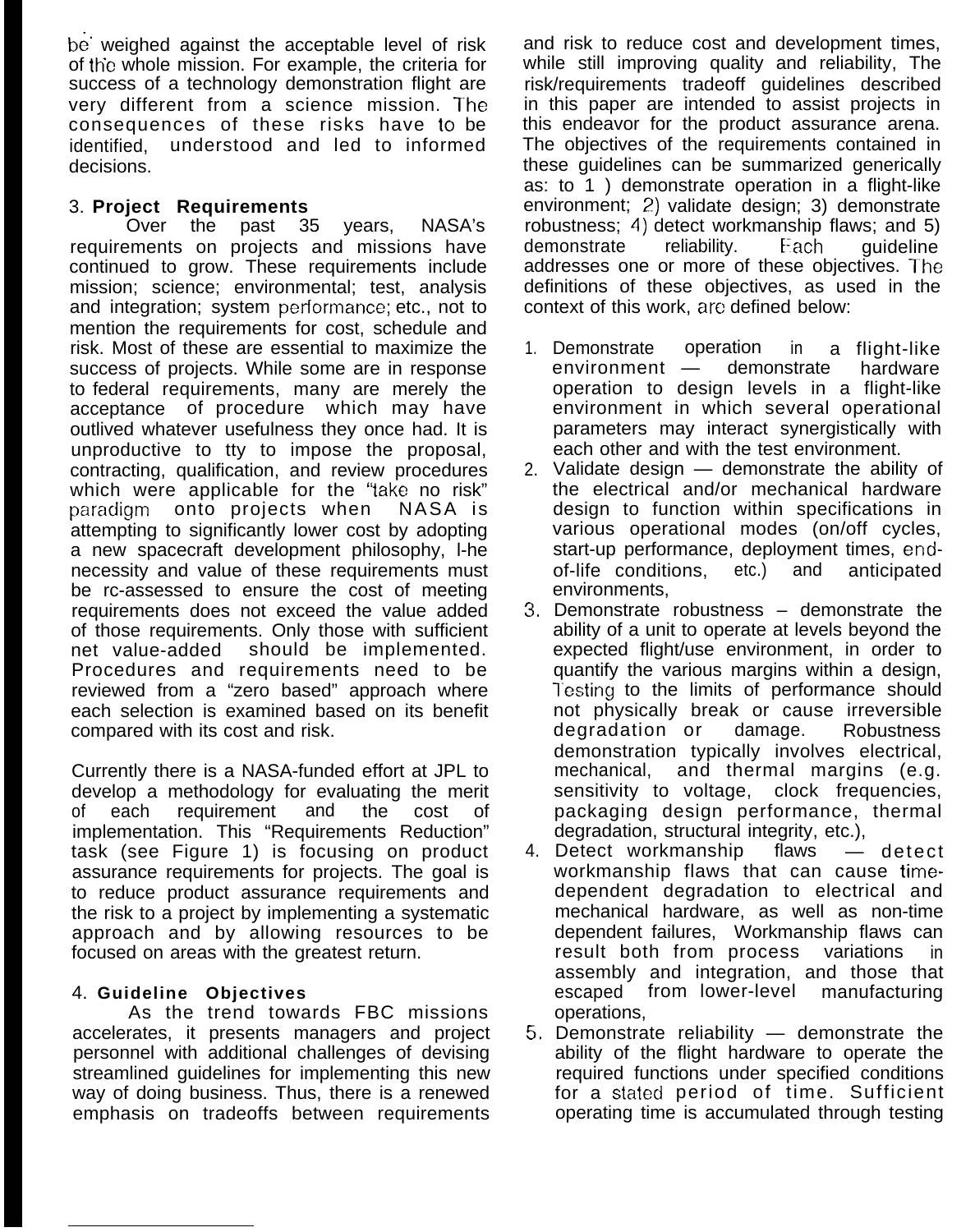to eliminate "infant-mortality" defects and to provide a measure of the expected failure rate.

# 5. Guideline Development Approach

Utilizing the results of the Requirements Reduction effort (Figure 1), for each issue identified with its recommended requirement, the influence on the risk of increasing or reducing the requirements are determined, e.g. once a test level and duration are identified the risk circumstance created by parametric variation are identified. A higher test level may allow a shorter test duration and reduce cost, a longer test duration may permit lower test levels, enabling adequate accumulated stress, vet lowering the risk of test failure. A concept of requirements as "black boxes" through which product is passed to emerge with the risk identified or mitigated has been developed. Each of these requirements may then be thought of as having "knobs" or allowable parametric variations. The efficacy and sensitivity of each '(knob setting" versus specific risk elements may then be quantified. These are captured within the quidelines and thus provide criteria for elimination or modification of product assurance elements, They provide insight to permit decision makers to understand the issues and the cost, risks, and benefit of changing the requirement.



These guidelines are the evolving product of the Risk/Requirements Tradeoff task. This task is part of a suite of four tasks in the New Millennium Mission Assurance Project Applications RTOP, sponsored by the Payloads/Aeronautics Division (QT) of the Office of Safety and Mission Assurance (Code Q) at NASA, This suite of tasks (Figure 1) is designed to function synergistically to enable the emerging needs of microspacecraft (p-S/C), in particular the New Millennium Program, and to remove the roadblocks for achieving their goals. The first of the four tasks, Recommended Product Assurance the Requirements and Processes task, determines criteria for a minimum set of product assurance requirements to ensure mission success. It initially recommends a set of specific reliability, environmental, parts, and quality requirements for p-S/C applications. For each of the issues identified in the first task, the second task, in the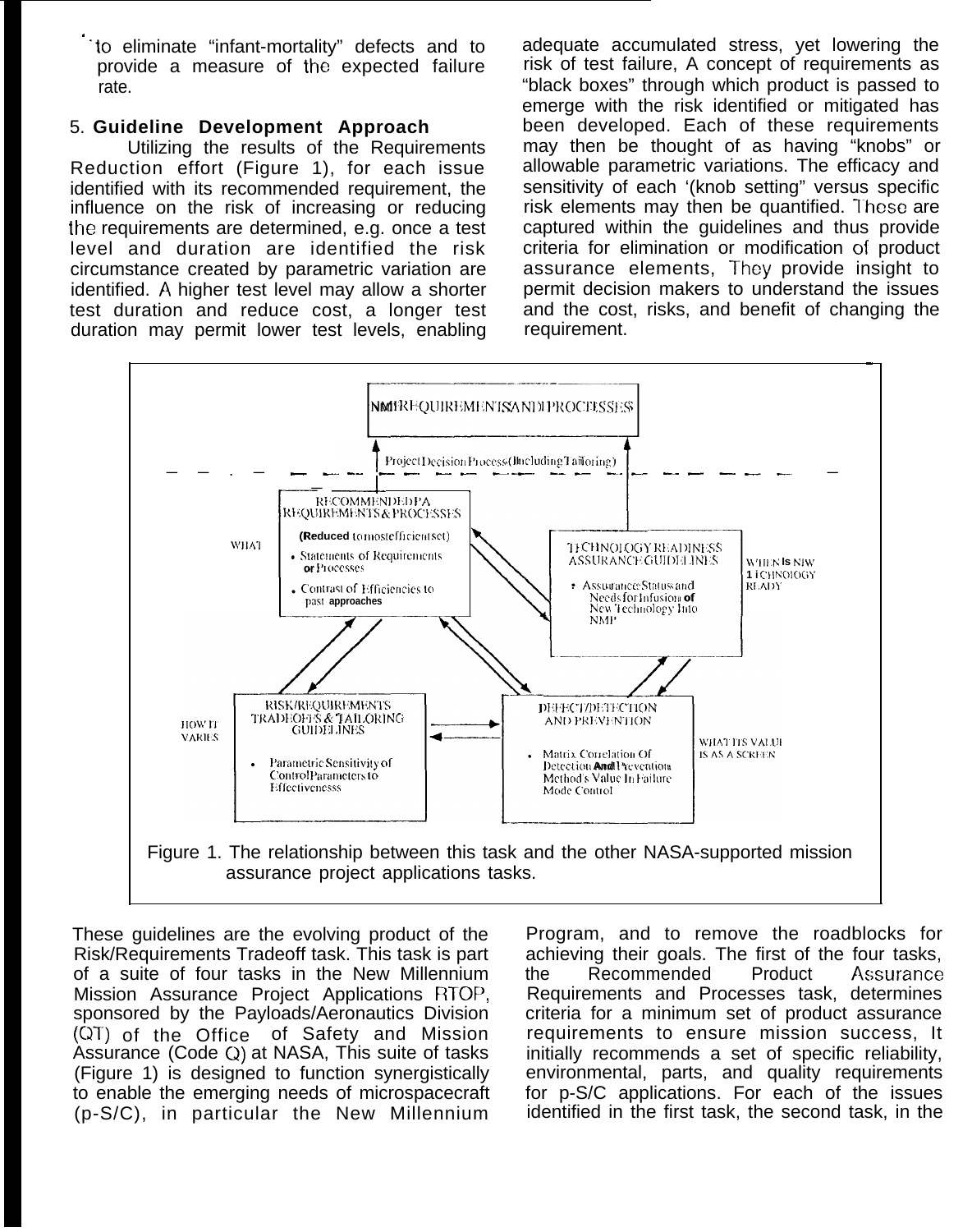fern] of tradeoff and tailoring guidelines described in this paper, determines the impact on the risk of increasing or reducing the "knob" value of these requirements. These guidelines allow project managers and personnel to understand the issues involved in order to allow tradeoffs to be made. The failure modes generated for each requirement feed directly into the third task, Defect Detection and Prevention [Ref. 2], which utilizes the Accurate, Cost-Effective Qualification (ACEQ) engine [Ref. 3] to systematically correlate these failure modes, or risks, with the mission requirements. This process results in a matrix of weighted influence coefficients, When mapped against the various PACTS and weighted by efficacies and resource requirements, a ranked list of PACTs is generated from which project personnel can tailor the assurance program for a particular mission. The fourth task, Technology Readiness Assurance Guidelines, identifies unknown effectiveness parameters, assesses the readiness of a new technology to be inserted into flight projects, anti identifies focused research provides the assurance status and need for infusion of new technologies into the New Millennium Program (NMP).

## 6. **Guideline Description**

The guidelines described in this paper deal with the product assurance aspect of the requirements for a project. Each guideline focuses on a PACT typically used to screen for specific potential failure modes, Screen is used here in its most general sense, i.e. a product with potential or actual failure modes is dropped through the "screen" and a better product emerges (see the "waterfall chart" in Figure 2). A list of predominant failure modes relevant to each guideline is also generated. In most cases they are supported by results of searches from ground test and in-flight problem/failure databases for JPL and GSFC flight missions, Cost drivers in the performance of these specific PACTS are identified for potential tradeoff **studies.** Parametric tradeoffs that would be cost effective are indicated. **In addition, effective** substitutes for specific PACTS are identified.



Figure 2. The "waterfall chart" showing the different types of PACT screens to preven failures from occurring in flight. ———— ——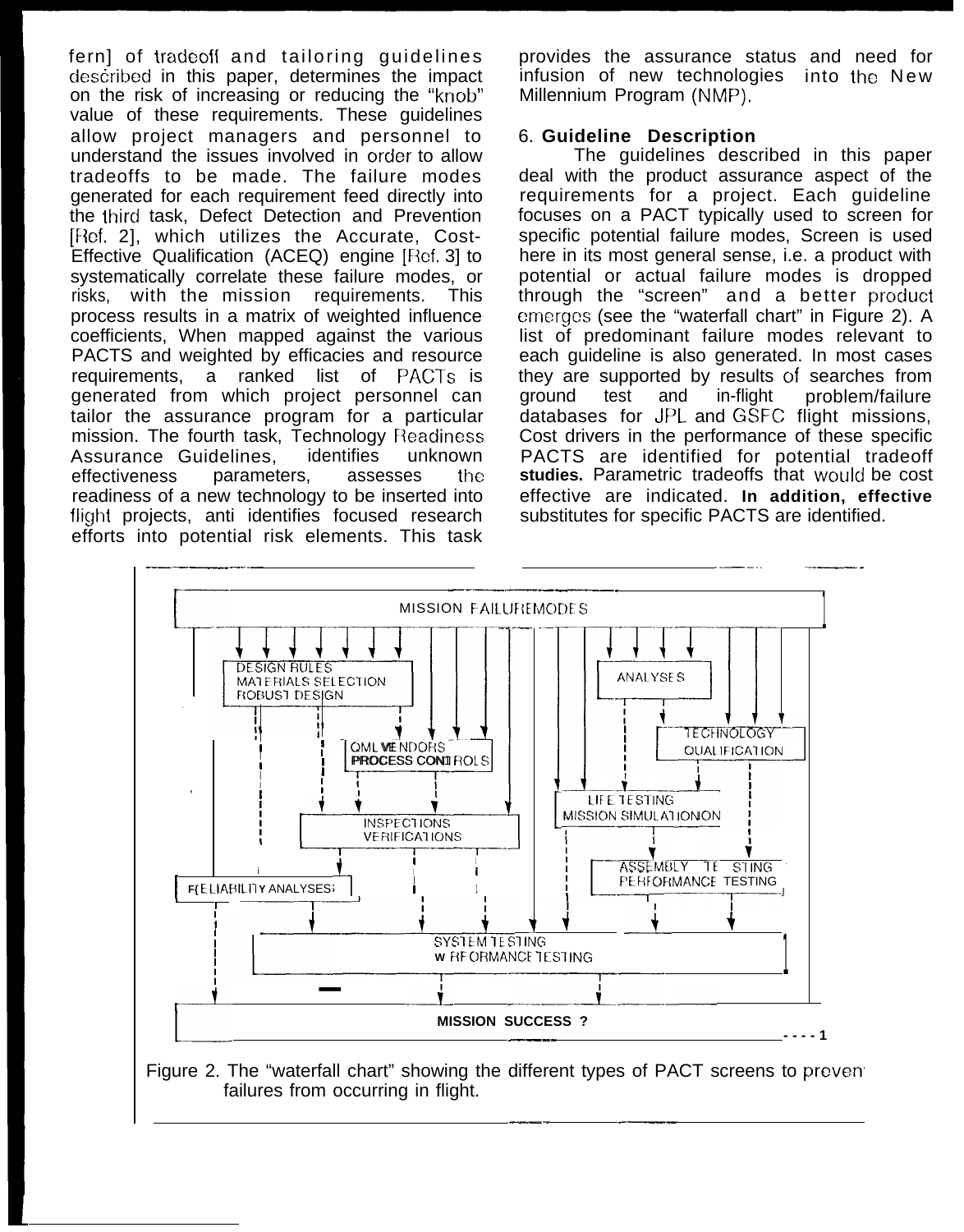Each guideline succinctly describes the objectives of the particular PACT. l-he typical requirements of the PACTS used on and precisely current projects are then listed. This allows an evaluation of the necessity of some elements of the requirements and the level of risk associated with a reduction of selected elements as described below.

.

In the past the rationale for imposing some requirements has not been well documented and there have been confusions as to their usefulness. In these guidelines the rationale for each PACT is clearly described and listed, This again allows the risk to be identified and evaluated. The relevant failure modes that the PACT seeks to address are also listed. This includes only predominant failure modes that have been documented by ground test and inflight problem/failure databases for JPL and GSFC flight missions. The guideline follows with a description of the method by which the requirement is applied.

Having listed all the background information, it is now ready for the trade-offs, The control parameters to which the PACT is sensitive to are identified. A plot of failure modes as a function of these parameters is plotted to show the sensitivity the failure modes have from changes to these parameters. These parameters can be thought of as a functional knob on an instrument that one can vary to test the sensitivity of a parameter variable to particular failure modes, or risk elements or "knobs". This is a powerful tool in determining the effectiveness of the PACT elements for possible trade-offs. Another imporlant parameter in the matrix is the cost of adding or varying the PACTS control parameters. The matrix also includes the cost sensitivity of increasing or decreasing the parameter. A parameter that is effective in identifying certain failure modes may not be included if the cost is prohibitive. However, other reduced cost options may be available which are focused on that particular risk element, Both parameter sensitivity and cost have to thus taken into account in the trade-off process,

|              |  |  |  |  |  |  | Table 1 - Control Parameter and Cost Sensitivities for the temperature design |  |
|--------------|--|--|--|--|--|--|-------------------------------------------------------------------------------|--|
| requirement. |  |  |  |  |  |  |                                                                               |  |

| Control<br>Parameters         | <b>Failure Modes</b>                                  | Failure Mode<br>Sensitivity to<br><b>Control Parameters</b> |               |          | Cost <br>Sensitivity<br>to<br><b>Control Parameters</b> |                       |  |
|-------------------------------|-------------------------------------------------------|-------------------------------------------------------------|---------------|----------|---------------------------------------------------------|-----------------------|--|
|                               |                                                       |                                                             | in spec surv  |          |                                                         |                       |  |
| Temperature<br>Levels (T)     | Strukcturral/prackeaggring                            | $+$                                                         | $+$           |          | Temperature<br>Level                                    | $\mathbf 0$<br>(1)    |  |
| in-Spec<br>Range (in<br>spec) | $E$ lect ri&a~<br>performance<br>/parameter variation | +                                                           |               |          | in-Spec<br>Rang $\notin$ 0 O                            | (1)                   |  |
| Survival<br>Range (surv)      | Optical performance                                   | $\ddot{}$                                                   | $\rightarrow$ | Ю<br>(2) | Survival Range                                          | $\overline{0}$<br>(3) |  |
|                               | Time dependent<br>failures (Arrhenius)                | ÷.                                                          | $\Omega$      |          |                                                         |                       |  |

- (1) Not a cost driver over typical temperature ranges (-20/+70 'C). RF and optics assemblies may have cost impact due to strong temperature sensitivity of their performance.
- (2) Survival temperature is not a driver, unless the range is wide enough to cause permanent change in the optics structure.
- , (3) Not a cost driver unless effect mentioned in (2) is an issue.

As an illustration of this technique, Table 1 temperature design requirement, Column 1 lists shows a simple example of a matrix of control the variables (control parameters) in temperature parameter sensitivity and cost sensitivity for design: temperature level, in-specification